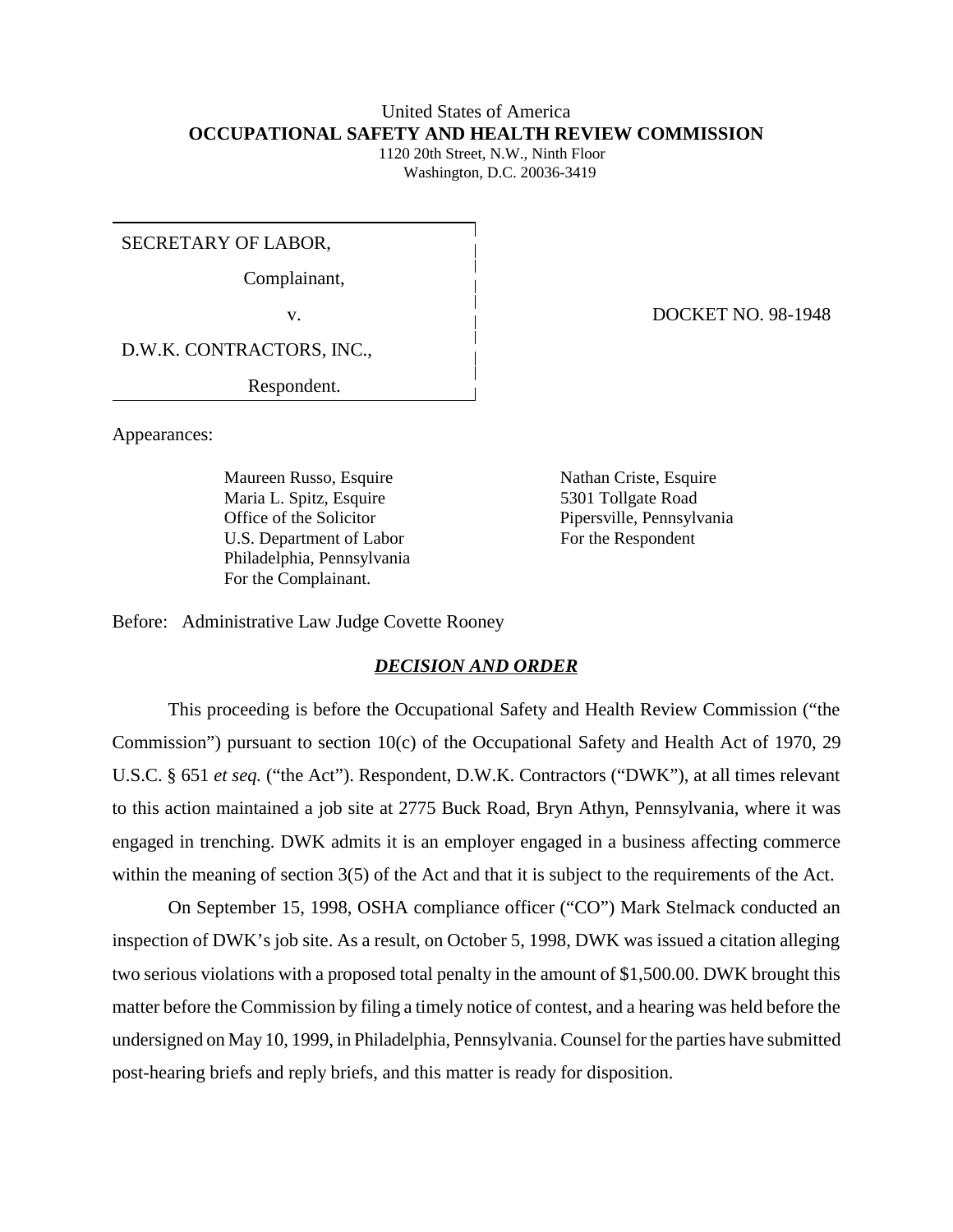### *Background*

DWK was engaged in installing a rainwater conductor system at the site. DWK began the job on September 14, 1998, by digging a trench about 5 feet long to expose an existing drainpipe located 12 feet from the field house at the site. This trench ran from the field house and toward a road that was parallel to the field house. At the time of the inspection on September 15, 1998, DWK had dug a second trench that was about 23 feet long; this trench was perpendicular to the first trench and was parallel to and midway between the field house and the road, and there was a spoil pile of excavated earth on either side of the trench. Upon arriving at the site, CO Stelmack held an opening conference with Steve McKenna, the general contractor's superintendent. During their walk-around, they came upon the two trenches; the first had been partially backfilled, while the second had a pipe laid in it with one end that was not yet connected to anything. The CO observed that one of the sidewalls in the second trench was higher than the other and that there was no protective system in that trench. McKenna told the CO that DWK was the subcontractor and that DWK's foreman, who was on a backhoe at the time, was the person in charge. The CO summoned the foreman, who introduced himself as Scott Price. Price told the CO that the new drainpipe in the second trench had been tied into the existing drainpipe in the first trench. Stelmack noted the sidewall he had observed in the second trench and asked what protective system had been used, and Price indicated no protective system had been used when they were doing the work. Stelmack also noted that the spoil piles were not set back 2 feet from the edge, and Price explained that there had not been much room to work in because of the curb that was adjacent to the trench and that he had had to dig across the trench. The CO took various measurements of the trench, and one of his depth measurements on the side with the higher sidewall was  $8.5$  feet.<sup>1</sup> (Tr. 22-39, 47-49, 89, 135, 223).

# *The Secretary's Burden of Proof*

The Secretary has the burden of proving her case by a preponderance of the evidence. In order to establish a violation of an OSHA standard, the Secretary must show (a) the applicability of the cited standard, (b) the employer's noncompliance with the standard's terms, (c) employee access

<sup>&</sup>lt;sup>1</sup>R-4 is the CO's sketch of the site, although Price made the red markings on R-4; the subject sidewall was on the side shown as "spoil pile #1" on R-4. G-2-4 are DWK's photos of the trench, and G-5 is the CO's video of it. (Tr. 24-28, 39-46, 53-57, 112-16, 135, 140-42).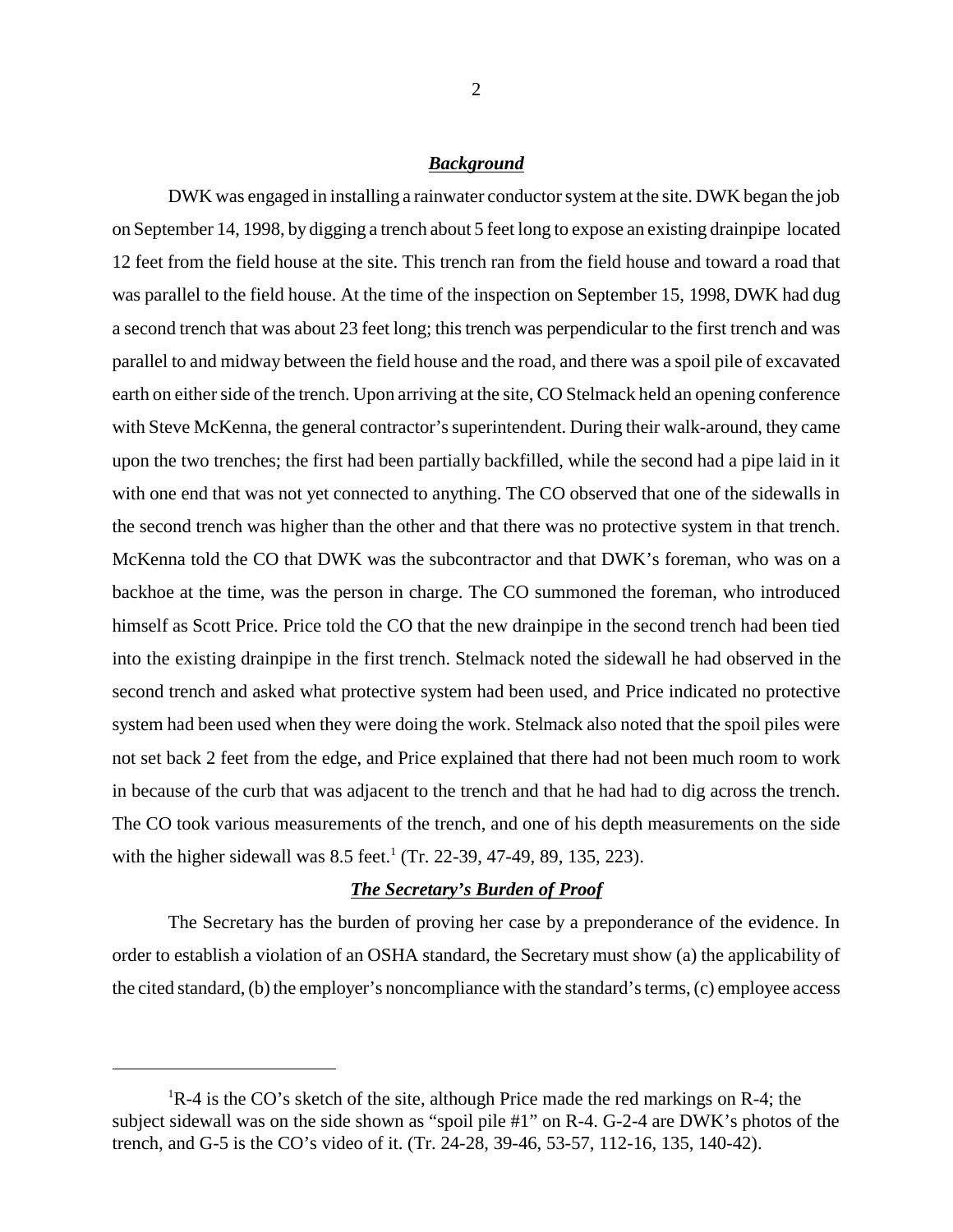to the violative conditions, and (d) the employer's actual or constructive knowledge of the violation (*i.e.*, the employer either knew, or with the exercise of reasonable diligence could have known, of the violative condition). *Atlantic Battery Co.*, 16 BNA OSHA 2131, 2138 (No. 90-1747, 1994).

# *Citation 1, Item 1a*

29 C.F.R. 1926.652(a)(1), the cited standard, provides as follows:

Each employee in an excavation shall be protected from cave-ins by an adequate protective system designed in accordance with paragraph (b) or (c) of this section except when: (i) Excavations are made entirely in stable rock; or (ii) Excavations are less than 5 feet (1.52 m) in depth and examination of the ground by a competent person provides no indication of a potential cave-in.

The citation alleges as follows:

a) Asplundh Field House Site - Shoring or other protective systems were not used to protect employees from cave-in hazards when installing a roof drain connection at the site. The trench was excavated through a spoil pile thus increasing the depth of one side wall to approximately 8 feet 6 inches. An employee was thus exposed to a cave-in hazard on this side of the trench.

CO Stelmack testified that he took depth measurements from two locations on the field house side of the trench, indicated as "A" and "B" on photo G-2, and that these measurements revealed depths of 8.5 and 6 feet, respectively; he also took depth measurements from three locations on the other side of the trench, indicated as "C" on G-2, and these measurements revealed depths from 4.5 to 5 feet.<sup>2</sup> The CO said that his tape measure was essentially vertical when he took his depth measurements and that he rounded his measurements down to the nearest half foot to allow for uneven surfaces at the bottom. He also said his measurements in the "A" and "B" areas on G-2 were taken from the top of the spoil pile down. The CO noted the spoil pile on the field house side of the trench had been incorporated into the sidewall and that there was no delineation between the two. He accordingly made no determination as to where the grade level was when he took the "A" and "B" measurements, stating that "as far as [he] was concerned, grade was where [he] took the

<sup>&</sup>lt;sup>2</sup>The 4.5 to 5-foot measurements were obtained by measuring down to the "shelf" or "bench" on which the gray telephone conduit, shown on the left side of G-2, rested; the very bottom of the trench in this area was a foot below the bench. (Tr. 32-34, 42).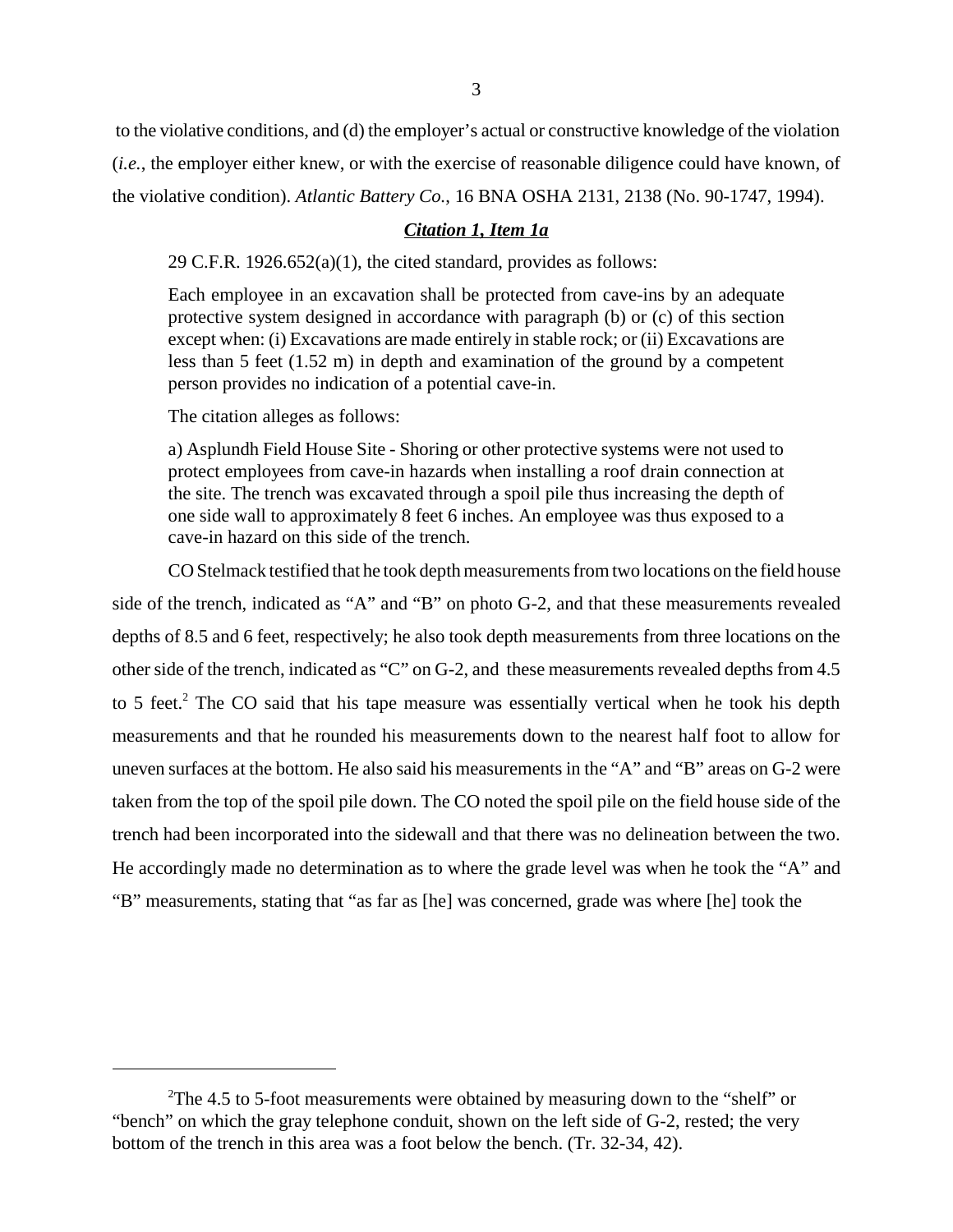measurements."<sup>3</sup> In this regard, the CO pointed out that the spoil pile on the road side of the trench had formed an "angle of repose," the natural angle that earth makes when it is piled up, while the spoil pile on the field house side had no such angle. (Tr. 26-39, 42, 61-68, 98-101; G-2-5).

The CO further testified that based on what he learned during the inspection, an employee had been in the trench to uncover the telephone conduit, shown on the left side of G-2, and to install and connect the new drainpipe, shown on the right side of G-2. The CO said that the employee would have entered the trench at the shallow end, where the worker and the open end of the pipe are depicted in G-2, and that the trench was deeper at the other end, where the drainpipe was connected; he also said that his 8.5-foot measurement was approximately in the middle of the trench and that his 6-foot measurement was towards the area the connection was made and in the area where the employee would have used a shovel to uncover the telephone conduit. The CO noted that the employee had been exposed to a cave-in of the wall shown on the right side of G-2 because it was over 5 feet deep and there was no protective system in place. (Tr. 49-53, 68, 97-98, 121-23).

 $3^3$ O Did you consider where grade level was when you were taking these measurements?

A No, as far as I was concerned, grade level was where I took the measurements to.

Q Can you explain what you mean by that?

A Well, yes. That was where -- that was in the area where I considered the top of the trench wall to be, on both the measurements for A and the measurements for B. That's where I considered the top of the trench wall to be.

Q Okay. And with regard to the grade that would have been or may have been the original grade before the excavation, did you make any determination as to where that would have been?

A No.

Q Is there anything about the conditions in the trench that would tell you where that might have been?

A No.

Q And in your opinion, does it matter where the original grade level was in this excavation?

A No.

Q And why is that?

A Because the areas where I measured, they were essentially part of the trench wall. There was no delineation between the top of the trench wall to where I measured it and what may or may not have been the ground level prior to the excavation. (Tr. 35-36).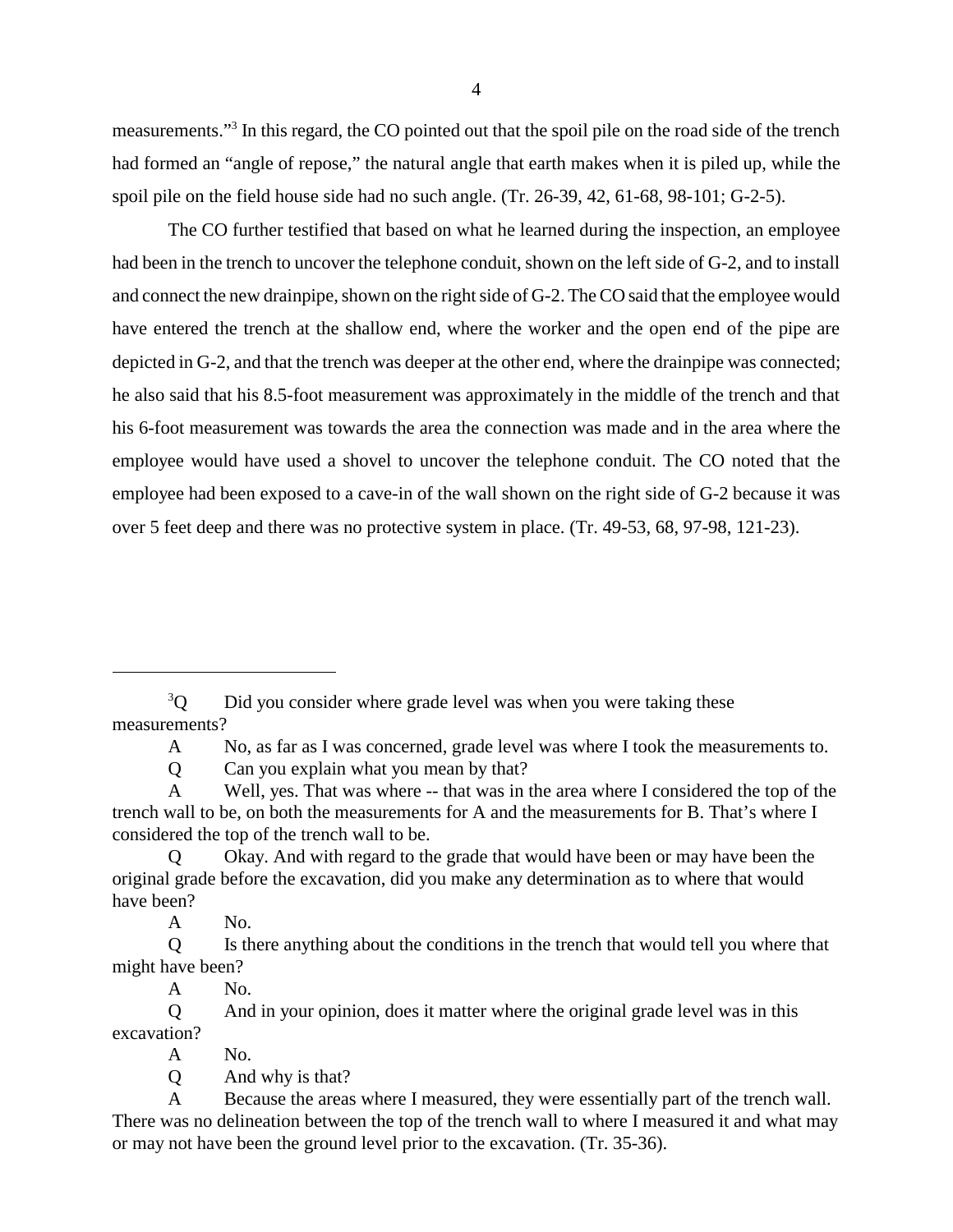DWK has stipulated that one of its employees worked in the trench referred to in Citation 1, Item 1a. See J-1, No. 11.<sup>4</sup> However, it is clear from the language of the citation and the CO's testimony that the alleged hazard was the employee's exposure to the side of the trench where the CO obtained his 8.5 and 6-foot measurements. It is also clear that the CO obtained both of these measurements by measuring from the top of the spoil pile down to the bottom of the trench. DWK contends that the CO's manner of measuring the cited sidewall was improper and that the Secretary has not established the alleged violation. I agree, for the following reasons.

29 C.F.R. 1926.650(a) defines "trench" as "a narrow excavation ... made below the surface of the ground." The Commission has recognized that a trench's depth is properly measured from the original ground level. *Trumid Constr. Co., Inc.*, 14 BNA OSHC 1784, 1786 (No. 86-1139, 1990). The record in this case establishes that the CO's depth measurements of the cited sidewall were taken from the top of the spoil pile down to the bottom of the trench. He readily acknowledged he had no information as to the location of the original ground level on that side and that he took his measurements without regard to the original ground level. I find that it was improper for the CO to include the spoil pile material to determine the depth of the cited sidewall and that his measurements in this regard were inaccurate. I also find, in light of his measurements of the cited sidewall, that the CO's measurements of the other wall are suspect and not persuasive evidence that the trench was over 5 feet deep; this finding is supported by DWK's witnesses, who all testified that the trench was under 5 feet deep. (Tr. 166, 188, 203-08, 223-31, 239). Finally, G-3 and G-4 do not convince me the trench was over 5 feet deep. As the CO indicated, G-3 shows an individual in the deeper end of the trench holding a tape measure that is extended to over 6 feet, while G-4 show the same person in the conduit area holding a tape measure that is extended to over 5 feet. (Tr. 39-46). However, that the cited sidewall, shown on the left in G-3, appears to be over the top of the tape measure is of no moment as the CO never determined the ground level of the trench on that side. Moreover, as the CO did not specify where the ground level of the trench was on G-4, the location of the tape measure's 4-foot and 5-foot markers in that photo is meaningless. In any case, photographs can be misleading and provide a distorted view of a scene. On the basis of the record, the Secretary has not demonstrated the alleged violation. This citation item is accordingly vacated.

<sup>4</sup> Exhibit J-1 is a list of the parties' stipulations.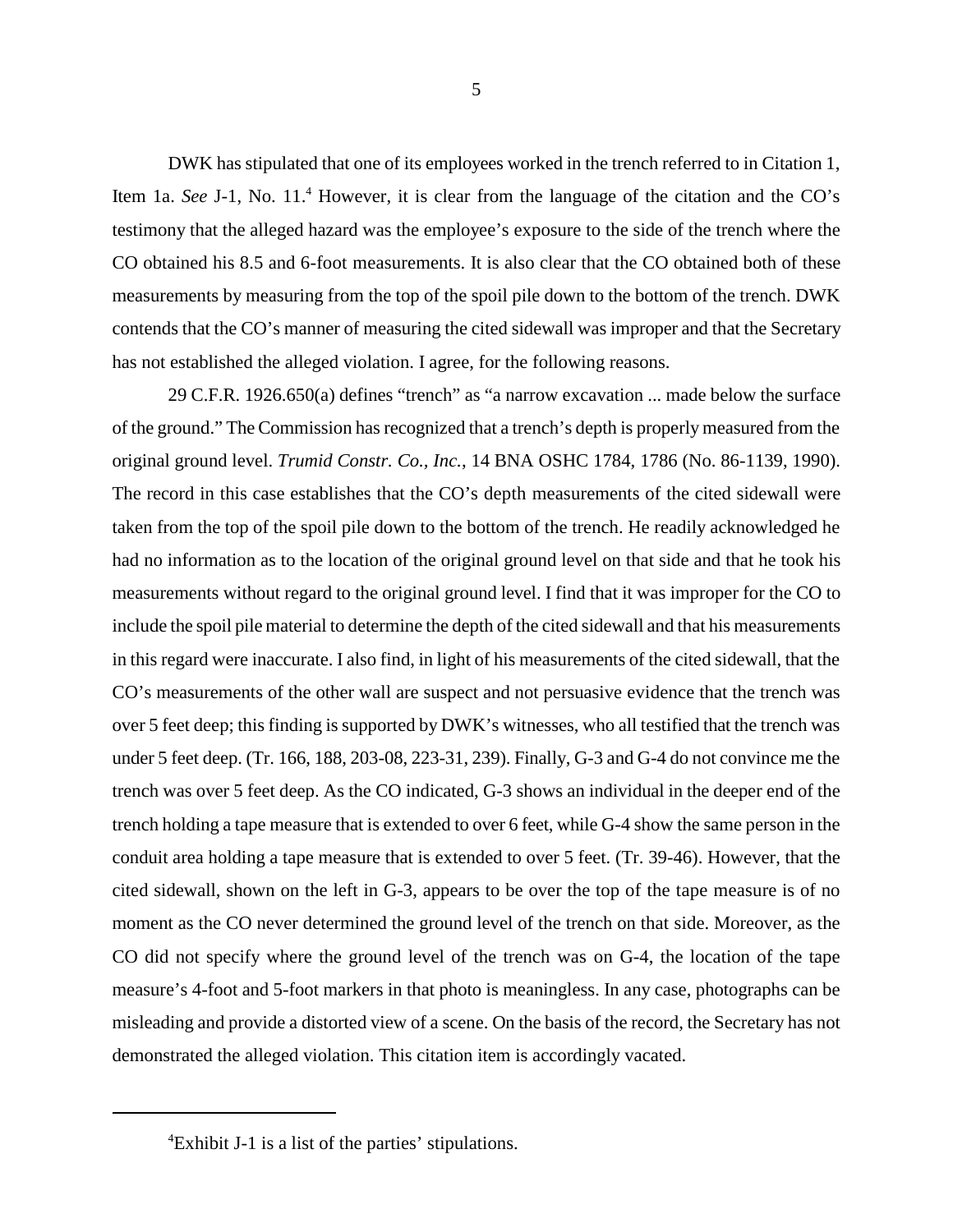### *Citation 1, Item 1b*

29 C.F.R.  $1926.651(i)(2)$ , the cited standard, provides as follows:

Employees shall be protected from excavated or other materials or equipment that could pose a hazard by falling or rolling into excavations. Protection shall be provided by placing and keeping such materials or equipment at least 2 feet (.61 m) from the edge of excavations, or by the use of retaining devices that are sufficient to prevent materials or equipment from falling or rolling into excavations, or by a combination of both if necessary.

The citation alleges as follows:

a) Asplundh Field House Site - Spoil piles were not kept at least two feet back from the edge of the trench. The spoil piles on both sides of the trench were placed right at the edge of the trench sides walls.

CO Stelmack testified that on both sides of the trench, the spoil piles were within 2 feet of the edges of the trench. He said that on the drainage pipe side, where the spoil pile was incorporated into the sidewall, there was an enhanced cave-in hazard because the pile consisted of material that was not compacted and was prone to sloughing off or rolling into the trench. He also said that on the conduit side, the angle of the spoil pile was such that the bottom of the pile was right at the sidewall. The CO stated that the average weight of soil is 100 pounds per cubic foot and that while he had not determined how much soil was in the piles there was enough to represent a serious hazard. He opined that the placement of the spoil piles increased the probability of a cave-in occurring because of the additional weight on the sidewalls. (Tr. 48-49, 68-73, 78, 118; G-2, G-5).

The preamble to the standard states that its intent is to protect employees from materials, equipment and spoil piles that might fall into excavations. The preamble notes that "[o]bviously, materials such as excavated soil ... can superimpose loads on the walls of an excavation ... [that] can be the cause of cave-ins." The preamble further notes that "employers who encounter site conditions that do not permit a 2-foot set-back must use retaining devices to prevent materials or equipment from falling into the excavation." 54 Fed Reg. 45894, 45925 (1989). The CO testified that it was his impression that the spoil piles could have been moved back or out of the area completely and that even if they could not have been, a protective system such as shoring or trench boxes could have been used to protect the employees working in the trench. (Tr. 82-83).

In view of the foregoing, which DWK did not rebut, the spoil piles were not set back 2 feet from the trench edges and no protective measures were used to prevent the spoil piles from falling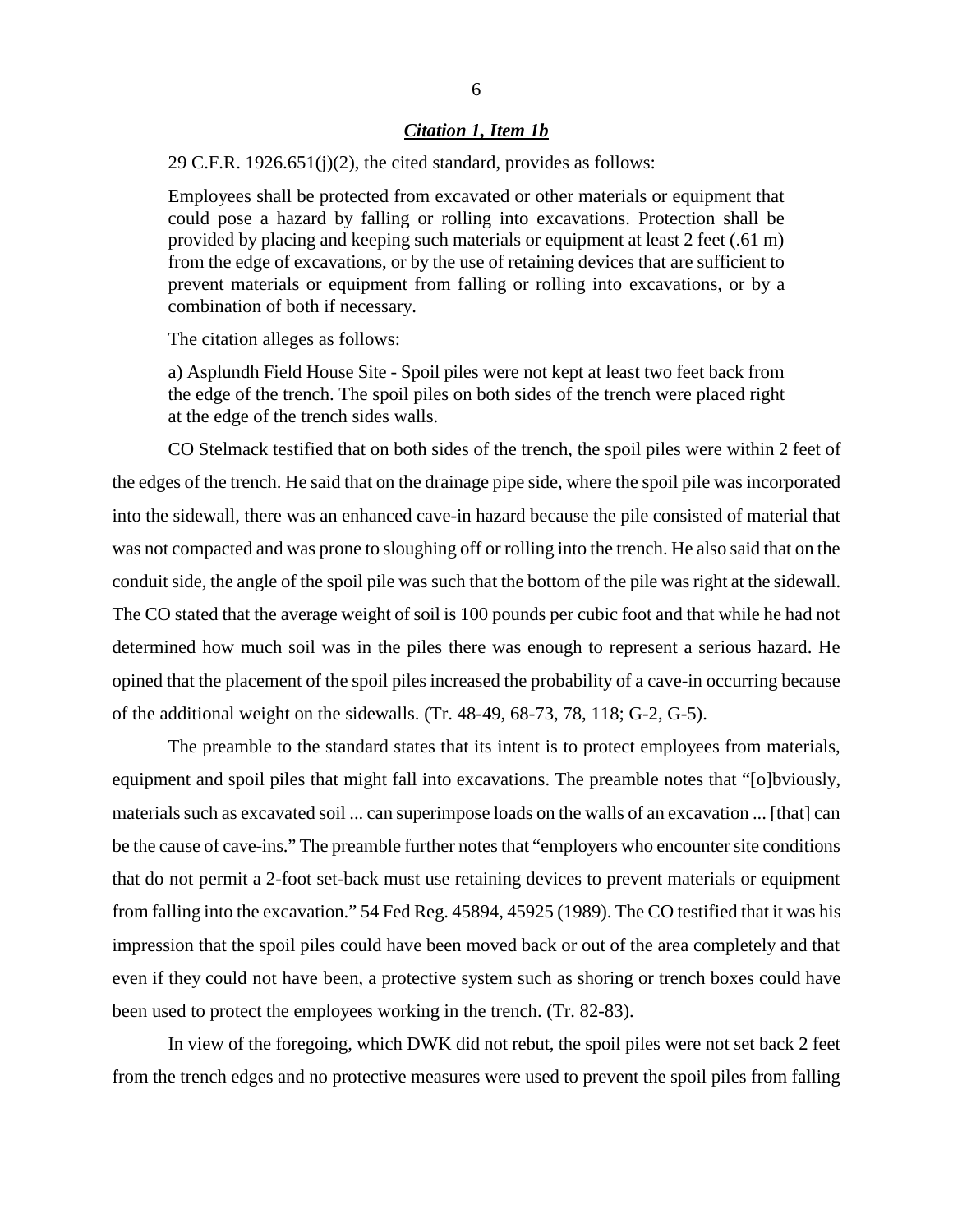into the trench. Accordingly, I find that the cited standard applies to the circumstances of this case. I further find that the Secretary has demonstrated a violation of the standard. The record shows that on September 15, 1998, Price broke the gray telephone conduit while digging the trench and a DWK employee entered the trench to uncover the conduit to see what it was. DWK then contacted an electrician, who had the employee expose more of the conduit, after which the electrician went into the trench to repair the conduit. The new pipe was then put in and the DWK employee went back in the trench to connect the new pipe to the existing one. (Tr. 49-53, 79, 84, 121-22, 158-62, 166-67, 174, 199, 202). These tasks exposed the DWK employee and the electrician to the spoil piles and sidewalls, and although both individuals were in the trench for brief periods of time, their exposure was sufficient to establish the alleged violation. *See Flint Eng'g & Constr. Co.*, 15 BNA OSHC 2052, 2056 (No. 90-2873, 1992); *H.H. Hall Constr. Co.,* 10 BNA OSHC 1042 (No. 76-4765, 1981).

DWK has stipulated that one of its employees worked in the trench referred to in Citation 1, Item 1b, and that its management knew or could have known with reasonable diligence of the cited condition. *See* J-1, Nos. 10, 12. In addition, the testimony of Price and Joel Harris, DWK's general manager, clearly shows that DWK's management was aware that the spoil piles were placed at the edges of the trench because of space limitations. (Tr. 169, 227, 239-40). When a supervisory employee has actual or constructive knowledge of the violative condition, that knowledge is imputed to the employer. *Dover Elevator Co.*, 16 BNA OSHC 1281, 1286 (No. 91-0862, 1993); *Dun-Par Eng'd Form Co.*, 12 BNA OSHC 1962 (No. 82-928, 1986). This citation item is therefore affirmed.

Section 17(k) of the Act, 29 U.S.C.  $\S$  666(k), provides that a violation is "serious" if there is "a substantial probability that death or serious physical harm could result." To establish a violation is serious, the Secretary need not show that an accident is likely, but, rather, that an accident is possible and that it is probable that death or serious physical harm could occur. *Flintco, Inc.*, 16 BNA OSHA 1404, 1405 (No. 92-1396, 1993). Based on the record, Item 1b was properly classified as serious. The photographs and video show a substantial amount of excavated earth at the trench's edge, and, as the CO testified, if a cave-in had occurred, serious physical harm or death could have resulted. (Tr. 79). Citation Item 1b is consequently affirmed as a serious violation.

Turning to the assessment of an appropriate penalty, the Commission, as the final arbiter of penalties, must give due consideration to the gravity of the violation and the employer's size, history and good faith. *J.A. Jones Constr. Co.*, 15 BNA OSHC 2201, 2213-14 (No. 87-2059, 1993). These